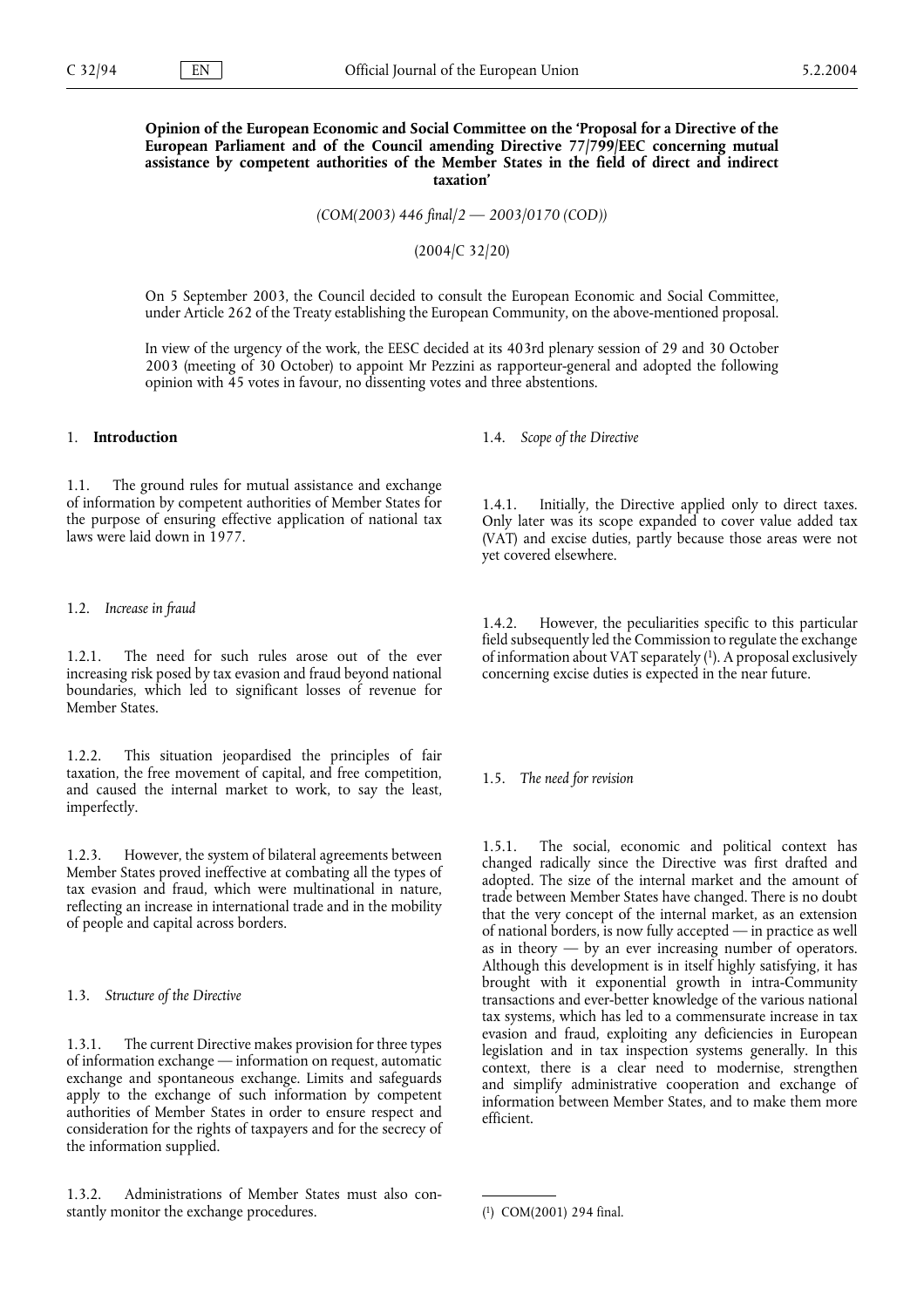# 2. **The Commission's proposal**

2.1. The proposed changes to the current Directive are listed in Article 1.

2.2. The first proposed change, which would become the third subparagraph of Article 2 of the current Directive, sets out the practicalities of information exchange on request. In particular, it states that in order to respond to a request received from another Member State, the competent authority of the Member State receiving the request should proceed as if it were acting on its own account.

2.2.1. This amendment is totally uncontroversial, as it aims to eliminate the dilatory effects on enquiries of national regulations that require the competent authority to notify the taxpayer that a request for information about him has been received from the competent authority of another Member State. Such obligations do not exist when Member States are operating on their own account. The very fact that the requesting authority was outside the country used to slow down the investigations. This discrimination, which was prejudicial both towards the Member State requesting the information and towards the working of the internal market, must thus be eliminated. This amendment is perfectly in line with that contained in the proposal on VAT  $(1)$ .

2.3. The second amendment proposed concerns the second indent of the second subparagraph of Article 7(1). It concerns the way in which information received from another Member State by the competent authority of a Member State may be used. This information must be treated confidentially, in the same way as information collected in accordance with national legislation.

2.3.1. The current text of the Directive has given rise to differences in interpretation. In fact, although there is universal agreement that information received from another Member State should only be divulged if this latter does not object, some Member States maintain that specific authorisation (from the competent authority that supplied the information) is required before using such information in judicial proceedings. Conversely, other Member States hold the view that tacit approval can be assumed unless a specific objection has been raised.

2.3.2. The Committee agrees with the need to amend the Directive and with the proposed wording, given that the new text aims to eliminate any ambiguity, thus speeding up and clarifying the procedure. In future, information received will be able to be used in the course of public hearings or sentencing, provided that the competent authority of the

Member State that supplied the information did not express an objection when it first supplied it. It will therefore no longer be necessary to adjourn judicial proceedings in order to wait for explicit authorisation from the competent authorities of Member States who considered such a procedure to be necessary.

2.4. The next proposed amendment consists of a redrafting of Articles  $8(1)$  and  $8(3)$  of the current directive, which sets out the limits to the exchange of information.

2.4.1. The current text of Article 8(1) has created ambiguity linked to the ability of a Member State to refuse to supply the information requested when its national tax laws do not provide for this.

2.4.2. The amendment specifically makes it clear that a Member State can only refuse to supply the information requested when its national legislation or administrative procedures do not permit the investigations necessary to obtain that information.

2.4.3. There is no doubt that the proposal improves on the existing text, probably to the greatest extent realistically attainable. It is nonetheless apparent that the existing differences between investigative procedures, which are a direct reflection of the approximate nature of harmonisation between national tax laws, are an obstacle to an efficient system of information exchange. This makes it difficult to conduct effective checks on suspect transactions and therefore impedes the functioning of the internal market.

2.4.4. Similar observations apply to the proposed amendment to Article 8(3), aimed at clearing up ambiguities concerning the application of the principle of reciprocity of exchange of information.

2.4.5. The Commission proposal makes it clear that the competent authority of a Member State may refuse to supply information when the requesting authority is not able to supply similar information.

2.4.6. Whilst it appreciates the effort made to eliminate differences in interpretation, the Committee points out that recourse to the principle of reciprocity protects the individual Member State but is prejudicial to the full implementation of the internal market.

2.5. The Commission proposes to insert two new articles after Article 8: 8a and 8b. These bring the rules on direct taxation into line with those on indirect taxation.

<sup>(1)</sup> COM(2001) 294 final, Section 5, paragraph 3.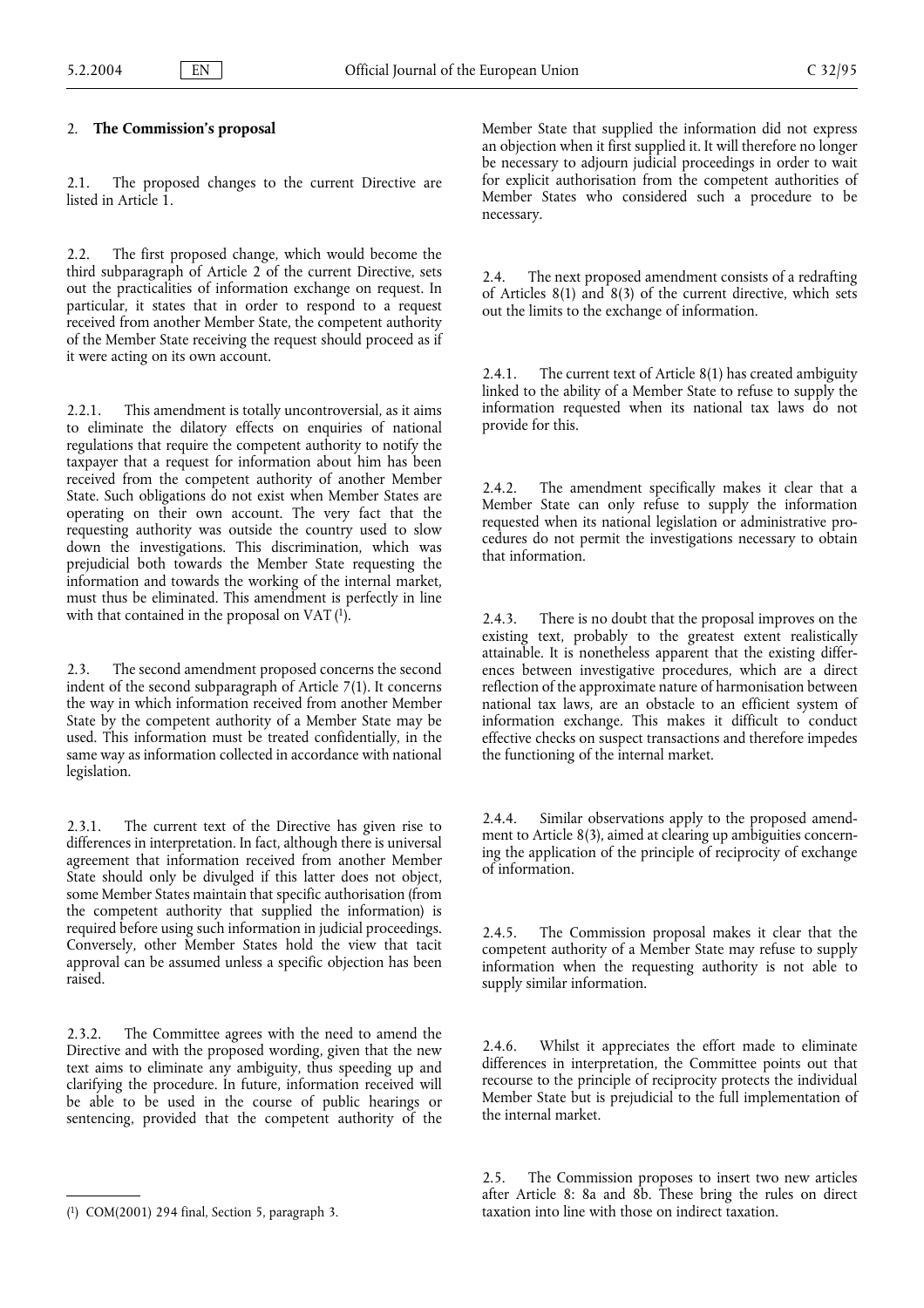2.5.1. Article 8a(1) states that, at the request of an authority in a Member State, the competent authority in another Member State should notify the taxpayer, in accordance with the rules and procedures in force at the time, of any instrument or decision adopted by the authority of the requesting Member State. Article 8a(2) lists the main points that should appear on the notification, while Article  $8a(3)$  lays down the requirement to inform the requesting Member State promptly of what action has been taken in response to its request.

2.5.2. The new article takes note of the various practices and procedures that apply in national tax legislation and emphasises the requirement to follow those procedures when dealing with requests from other Member States. In particular, the duty to inform, which does not exist in some Member States, is a fundamental part of the procedures in others. The procedure would certainly be much simpler if it were managed directly by the requesting Member State. However, as things stand, this is unrealistic and risky: unrealistic because it would imply in-depth knowledge on the part of every national competent authority of the procedures, including that of notification, connected with the legislation of every other Member State; risky, because a notification that was incomplete and legally void according to national tax legislation would have a prejudicial effect on the length of investigations.

2.5.3. The Commission's proposal is nonetheless appreciated because, in concrete terms, it emphasises the importance of such procedures and obliges the requested authority to inform the requesting authority immediately of notifications it has sent, in order to facilitate any subsequent action.

2.5.4. Article 8b provides for the possibility for two or more Member States to carry out simultaneous controls on a single taxpayer where these would appear to be more effective than controls conducted by one Member State alone. The competent authority of a Member State is to identify the taxable persons whom it intends to propose for simultaneous control and notify the respective authorities in other Member States of the reasons for such controls and of the period of time in which they should be conducted. The requested authority shall confirm its agreement or its refusal to its counterpart authority. If approval is granted, each authority must then appoint a representative with responsibility for the control operation.

2.5.5. The new text recognises the importance of simultaneous controls, which are, in fact, considered to be one of the most effective methods, if not the most effective method of control. Indeed, it stands to reason that crosschecking data collected during the same period by competent authorities in the Member States in which the taxpayers under investigation operate increases the likelihood of discovering tax evasion or fraud. It is no coincidence that there are widespread calls for an increased use of simultaneous controls, above all to detect fraudulent use of transfer pricing for intra-Community transactions between entities operating in several Member States.

2.5.6. The insertion of Article 8b is therefore to be welcomed. However, it should be noted that the ability to refuse to act on a request for simultaneous controls, even if there is a reason for doing so, could limit the scope of such controls and with it the cooperation between Member States' administrations.

# 3. **Conclusion**

3.1. The EESC accepts the need to put in place an effective system of information exchange between Member States in order to combat tax evasion and fraud.

3.2. It takes note that the expansion of the internal market, both in geographical and economic terms, along with the increase in the number of taxpayers operating in more than one Member State, makes closer cooperation among national administrations essential.

3.3. While recognising the peculiarities specific to each sector, the EESC emphasises that improved and more systematic coordination between control systems for direct and indirect taxes and excise duties is an indispensable part of an effective system of control and of mutual assistance by Member States' competent authorities.

3.4. The EESC reaffirms  $(1)$  that the differences that exist between the administrative procedures of the Member States are prejudicial to the effectiveness of controls, increase the length of time required to carry them out, and represent a significant obstacle to the working of the single market.

3.5. Once again, the defence of national interests is limiting the benefits that could be derived from a more efficient internal market and, in this instance, from detecting and combating tax evasion and fraud. As the EESC has already pointed out (2), administrative cooperation and the prevention of fraud must go hand in hand with modernisation and simplification of tax regimes. This is all the more true in an enlarged Union in which harmonisation becomes more important.

<sup>(1)</sup> EESC opinion on the Proposal for a Regulation of the Council amending Directive 77/388/EEC on the common system of Value Added Tax (the Value Added Tax Committee), OJ C 19, 21.1.1998, p. 56.

<sup>(2)</sup> EESC Opinion on the Proposal for a Regulation of the European Parliament and of the Council amending Regulation (EEC) No 218/ 92 on administrative cooperation in the field of indirect taxation (VAT), and the Proposal for a Council Directive amending Directive No 77/388/EEC as regards the Value Added Tax arrangements applicable to certain services supplied by electronic means, OJ C 116, 20.4.2001, p. 59.